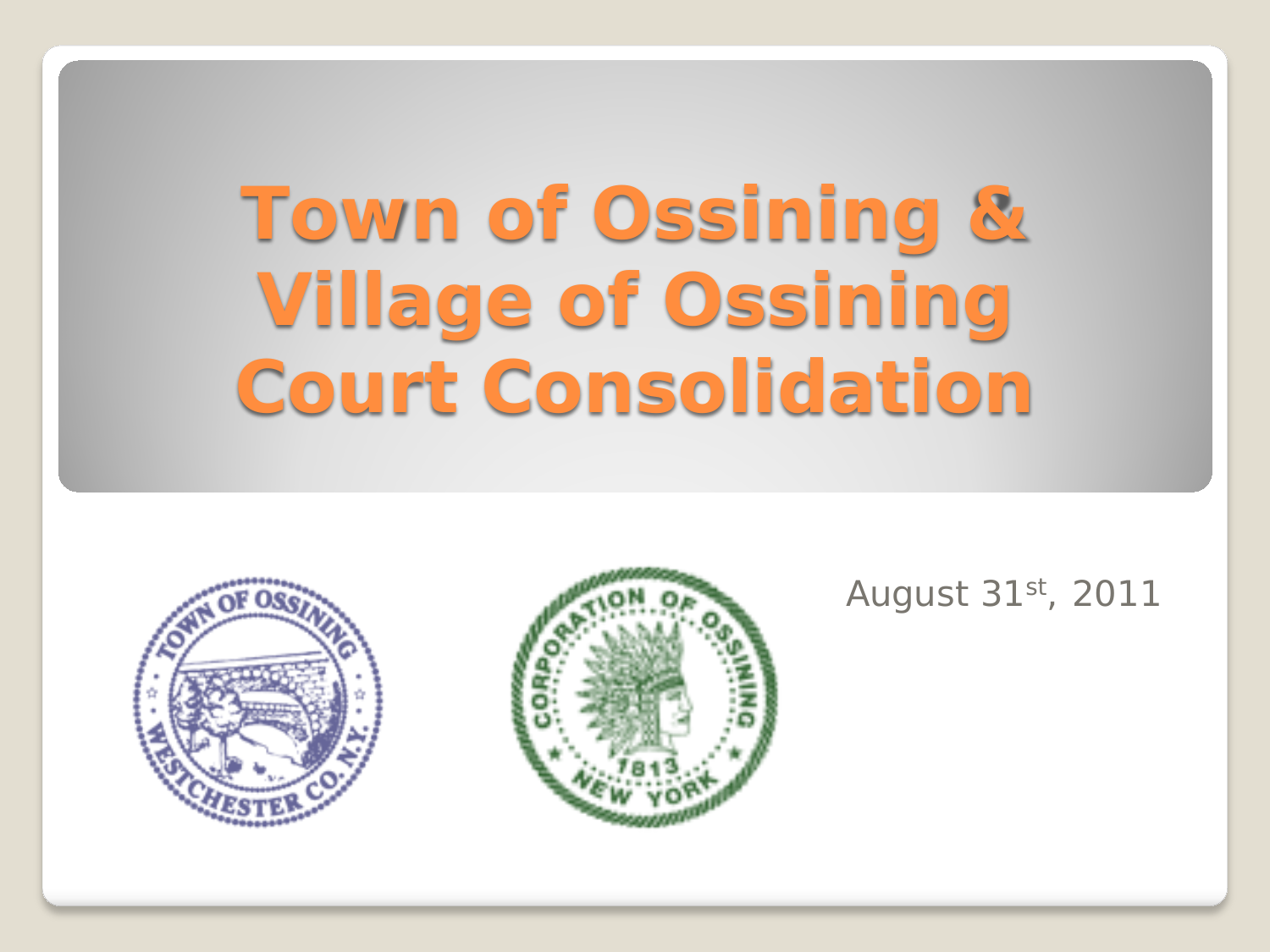## **Village to Dissolve Court**

#### **Current Structure:**

- Total Violations 2010: 5,113
- Total Parking Tickets 2010: 11,793

#### **Current Staffing:**

- 1 Full-Time Justice; 1 Acting Justice
- Full-Time Non-Judicial Staff:
	- **1 Court Clerk**
	- **1 Assistant Court Clerk**
	- **1 Intermediate Clerk (Spanish Speaking)**
	- **1 Intermediate Clerk**
	- **1 Intermediate Account Clerk**
- Part-Time Non-Judicial Staff:
	- **6 Court Attendants**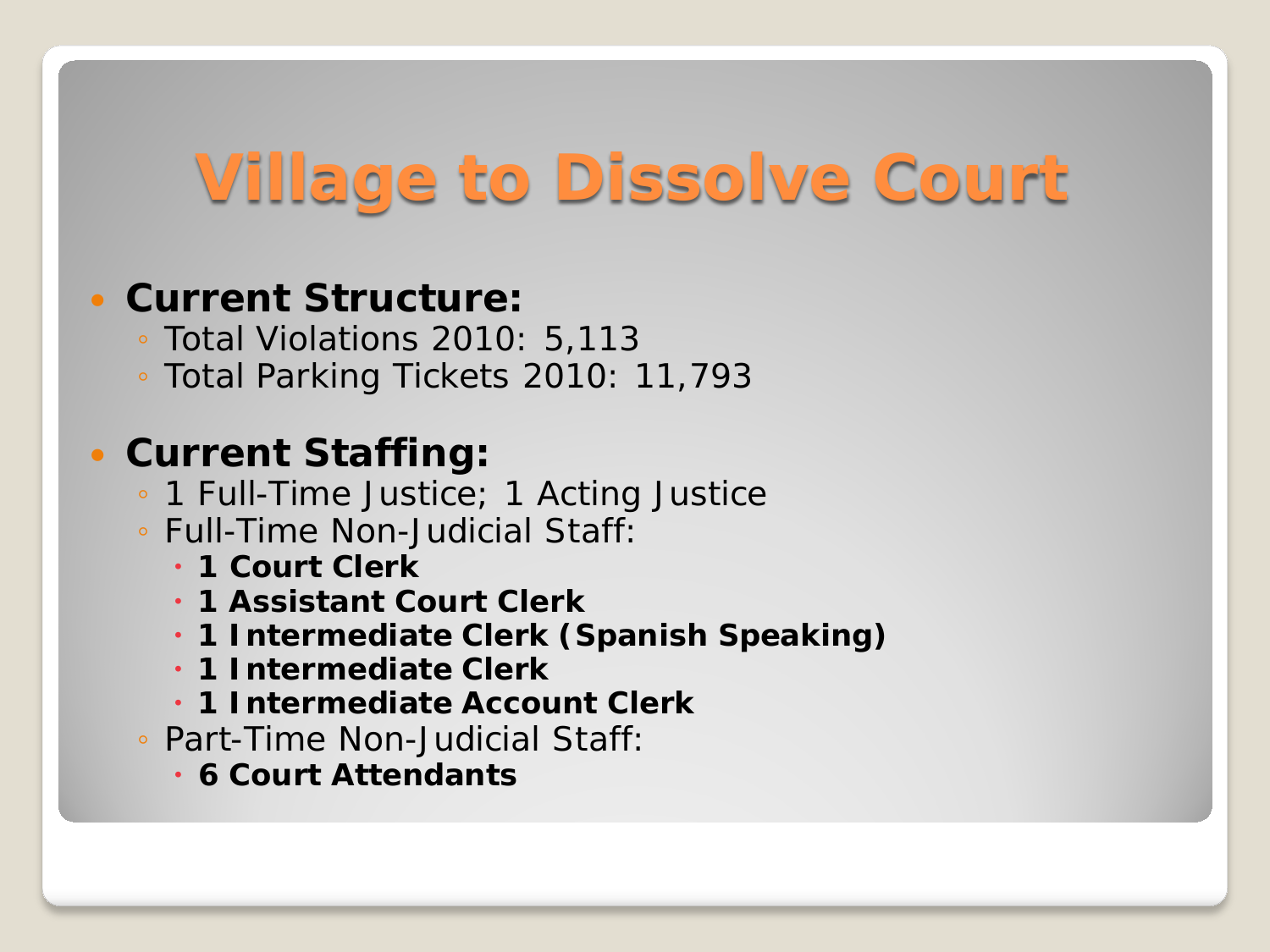### **Town Court At Present**

### **Current Structure:**

◦ Total Violations 2010: 4,378

### **Current Staffing:**

- 2 Part-Time Justices
- 2 Court Clerks & 1 Part-Time Intermediate Clerk
- 1 Part-Time Police Officer, used as needed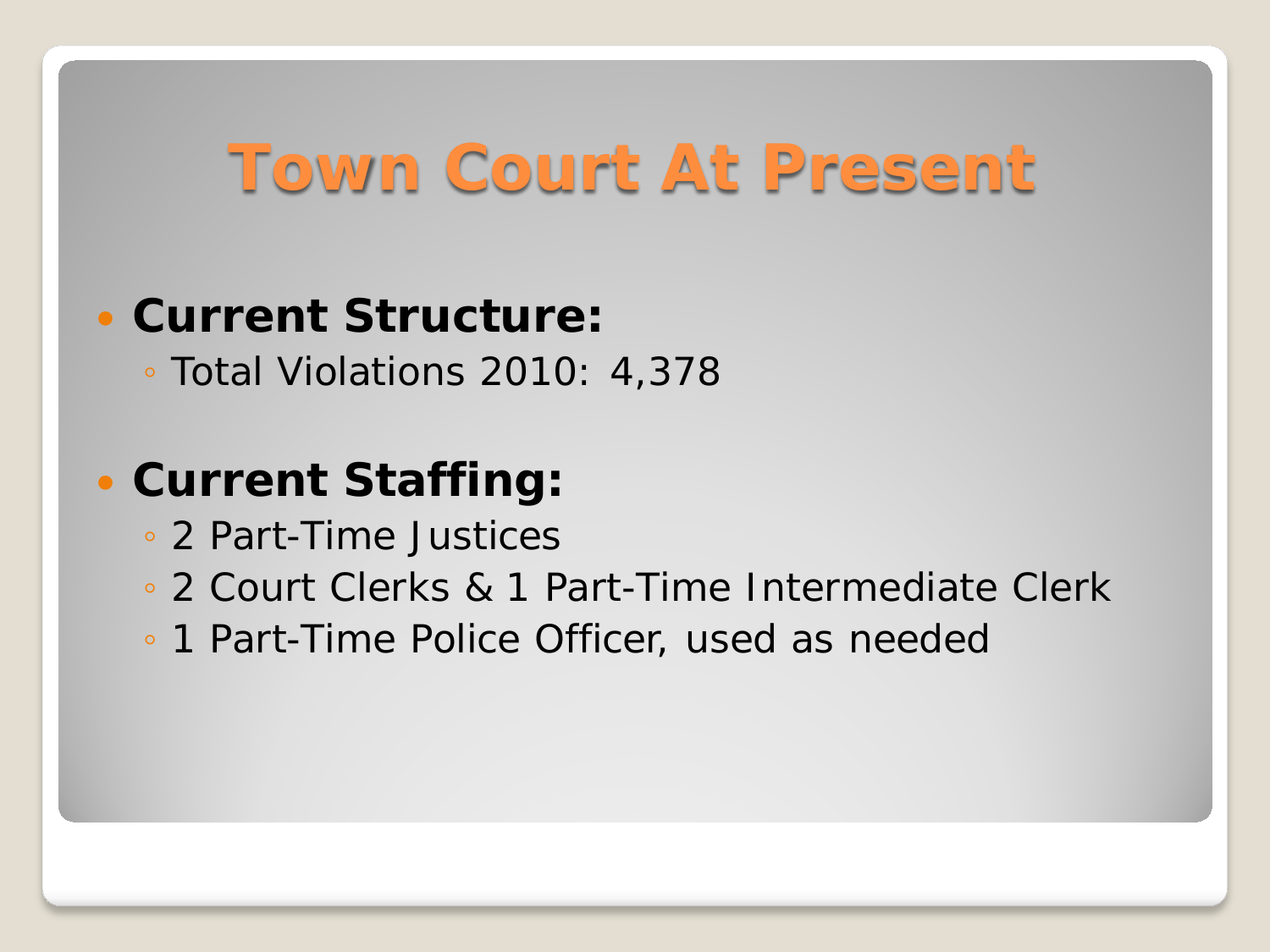# **Town to Absorb Village Court**

#### **Consolidated Court Caseload:**

- Potential Total Violations (Using 2010 Figures): 9,491 Annually
	- Plus 11,793 Parking Tickets

#### **Consolidated Court Staffing:**

- 3 Part-Time Justices
- 2 Court Clerks
- 1 Assistant Court Clerk
- 1 Intermediate Clerk (Spanish Speaking)
- 1 Intermediate Clerk
- 1 Intermediate Account Clerk
- 1 Part-Time Intermediate Clerk
- Court Attendants/Police Officer as needed

#### **Offers a Model for Other Regional Court Consolidations**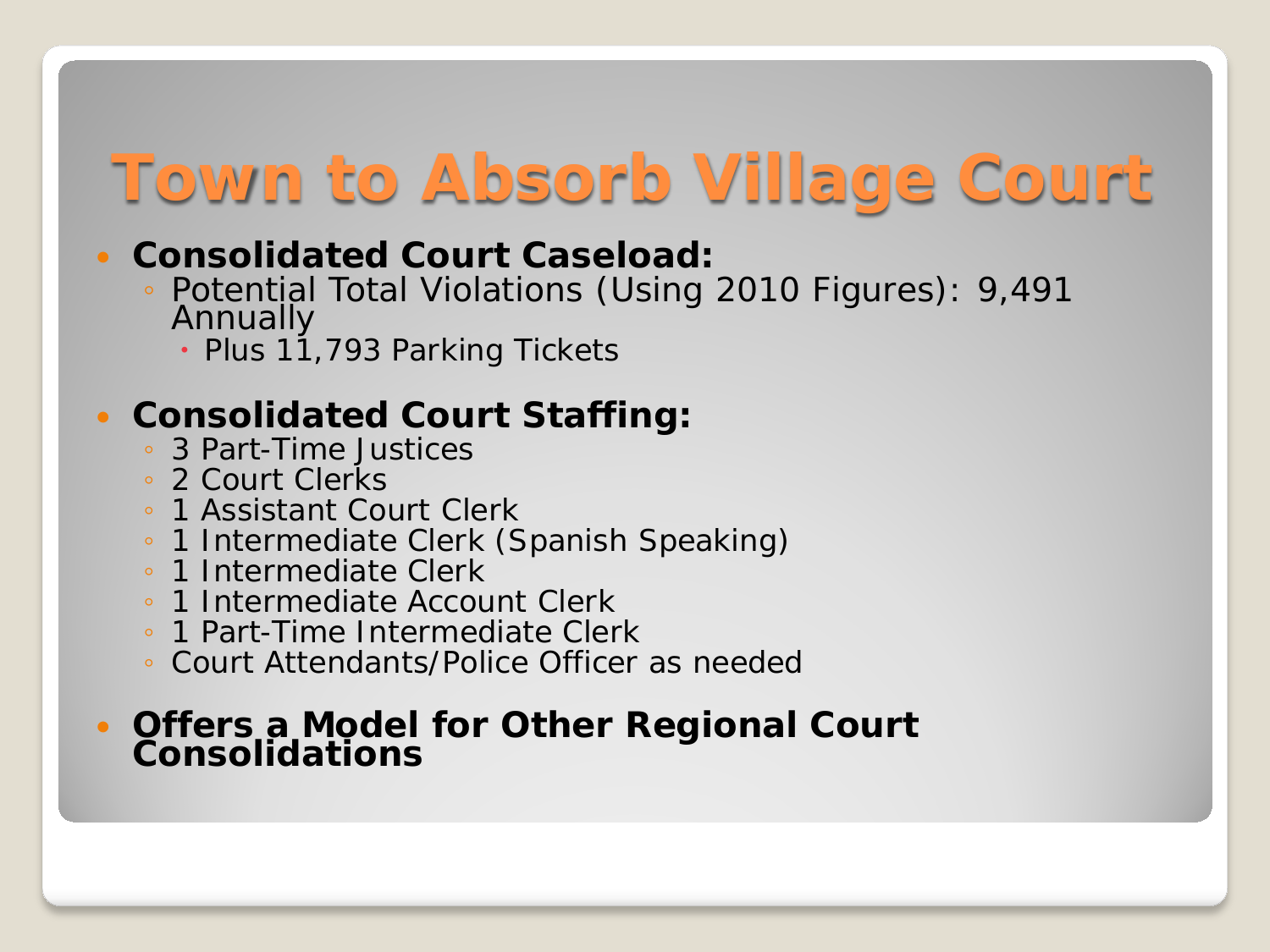### **There Are Numerous Benefits to Consolidation**

- **Eliminates a True Duplication of Services:**  Town Courts already have jurisdiction in Village matters
- **Exponential Long-term Savings:** Benefits accrue over the years through sharing of vital resources
- **Greater Community Service and Operational Efficiencies:** Centralization of services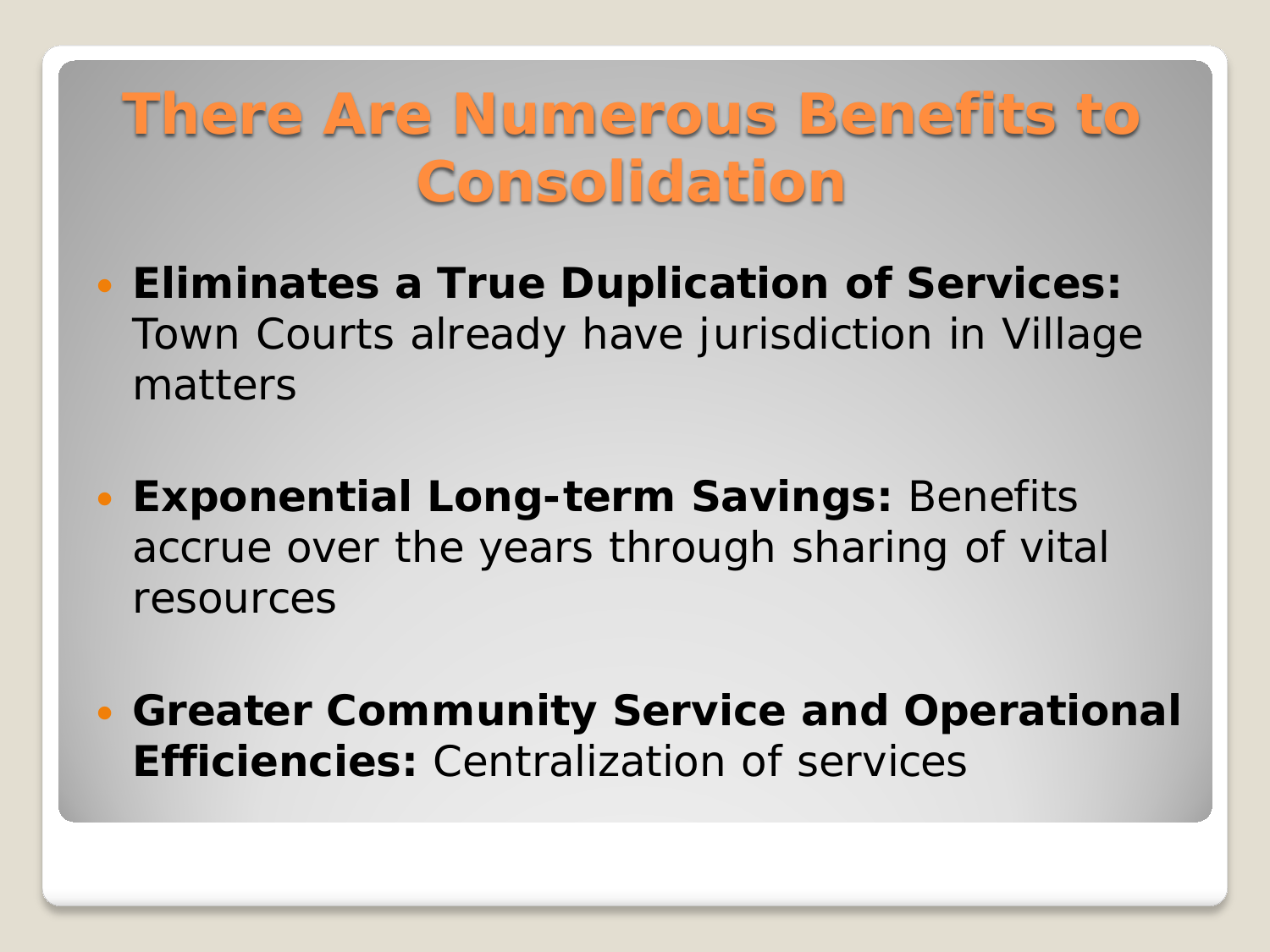### **Majority of Taxpayers Will Realize a Savings in Year One**

- **Majority of Taxpayers to See a \$36 Savings**
- **Some Taxpayers to See an Increase of \$19**
- **Savings Increase Significantly in Out Years**
	- Additional efficiencies over time
	- Reducing staff by attrition
	- Additional regionalization possible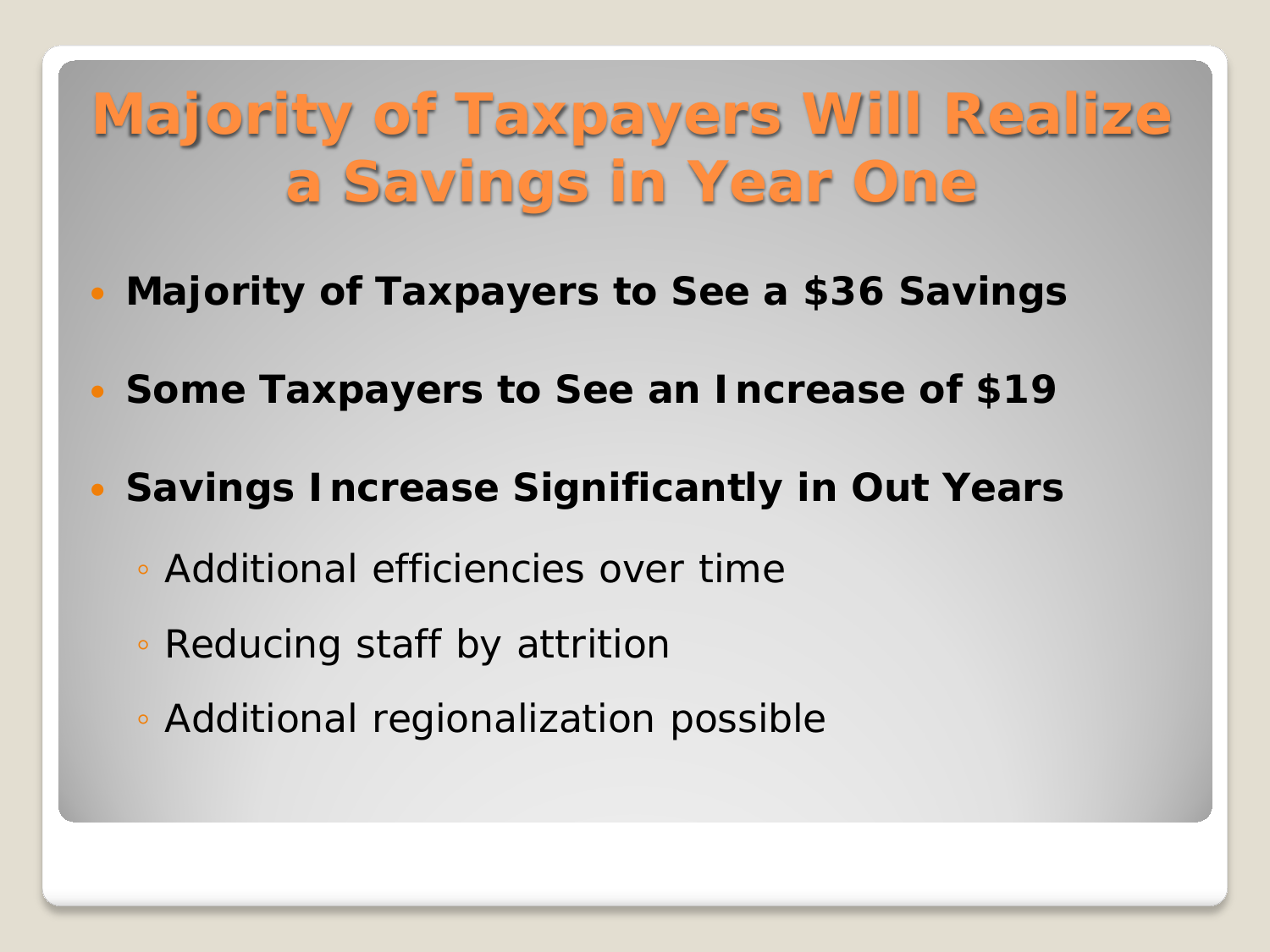### **Opportunities for Further Local Consolidation of Services**

### **Village of Briarcliff Manor (VBM) Court**

◦ VBM Fiscal Year Ending 5/31/2012

◦ Opportunity for VBM to Join Town/Village Consolidated Court (6/1/2012)

◦ Opportunity for Tax Decrease for VBM Residents